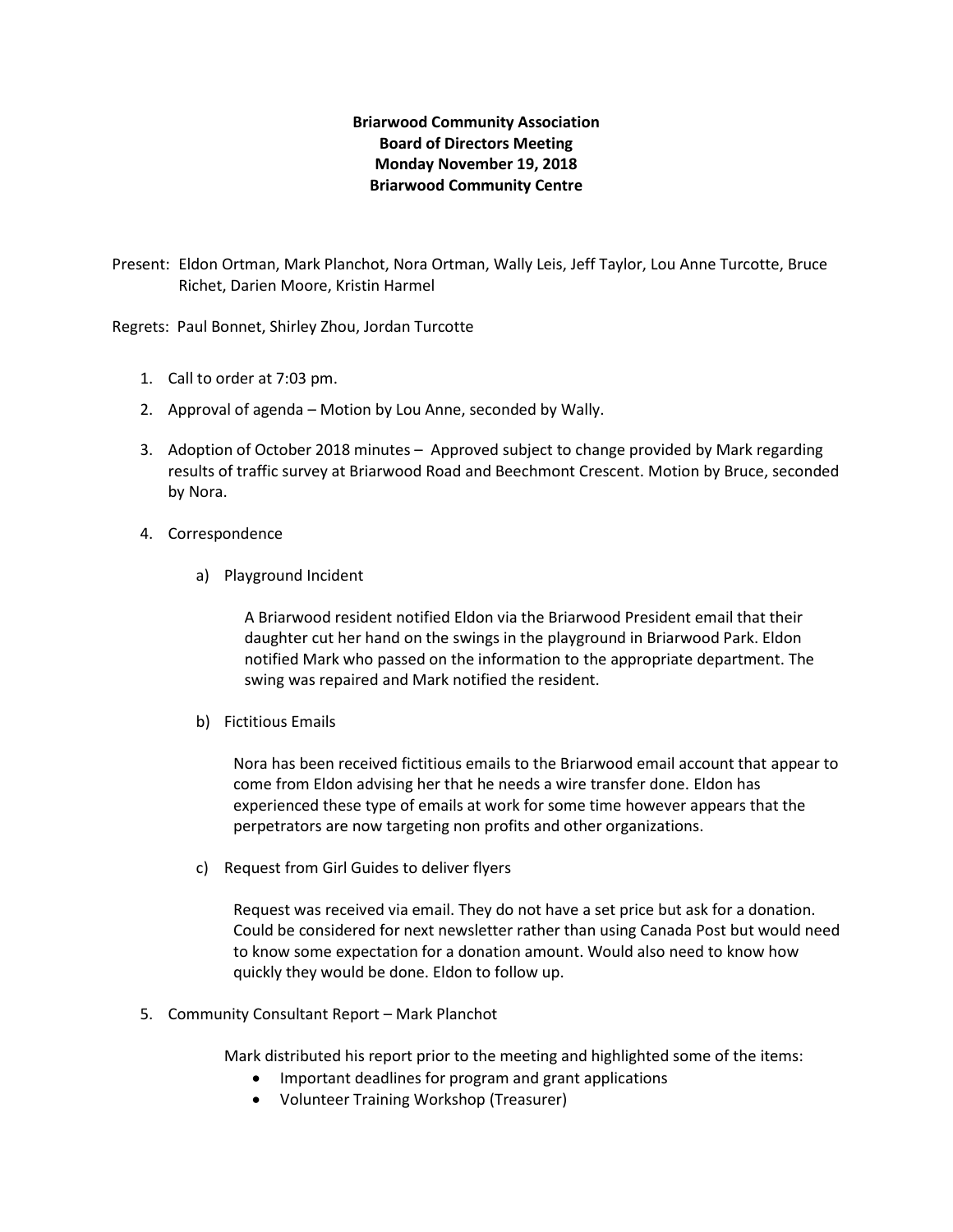- Info on KidSport
- Sidewalk clearing notice for websites, newsletters, etc.

Mark also discussed the notice he had sent previously regarding tree replacement in Briarwood Park due to ash tree removal program last summer due to cottony ash psyllid. He indicated that the current tree inventory will only allow for about 50% replacement and asked for input on preferred locations. He was advised that some of the trees removed had previously provided shade around the spray pad and this area should be a priority even though some of the trees had already been replaced this year.

Mark also discussed his previous notification about new signage around Briarwood Pond. Previous signs that were flipped to indicate that ice was safe have been replaced with ones that will have decals applied once ice is safe for skating. He advised that ice testing will again to done at a number of storm ponds and once ice is 8 inches thick the signs will be changed to indicate ice is safe.

- 6. Director Reports
	- a) Eldon report submitted prior to the meeting
	- b) Bruce report submitted prior to meeting.

He made a motion to "purchase Christmas lights for outdoor rink not to exceed \$100". Seconded by Jeff. Approved

- c) Wally nothing new to report.
- d) Darien report submitted prior to meeting (see Membership Drive below under Old Business).
- e) Jeff nothing new to report.
- f) Jordon report submitted prior to meeting
- g) Lou Anne -- report submitted prior to the meeting.
- h) Kristin nothing new to report
- i) Nora reviewed the updated financials. Current bank balance \$53,029. Current net income \$10,148 with about \$5,600 in expenses to book before year end (fitness instructors, accounting fees, depreciation). Majority of expenses for outdoor rink are capital and therefore do not reduce net income. Park Enhancement Grant (outdoor rink) from COS of \$7500 still to be received, Mark advised that it has been approved and funds should be transferred shortly.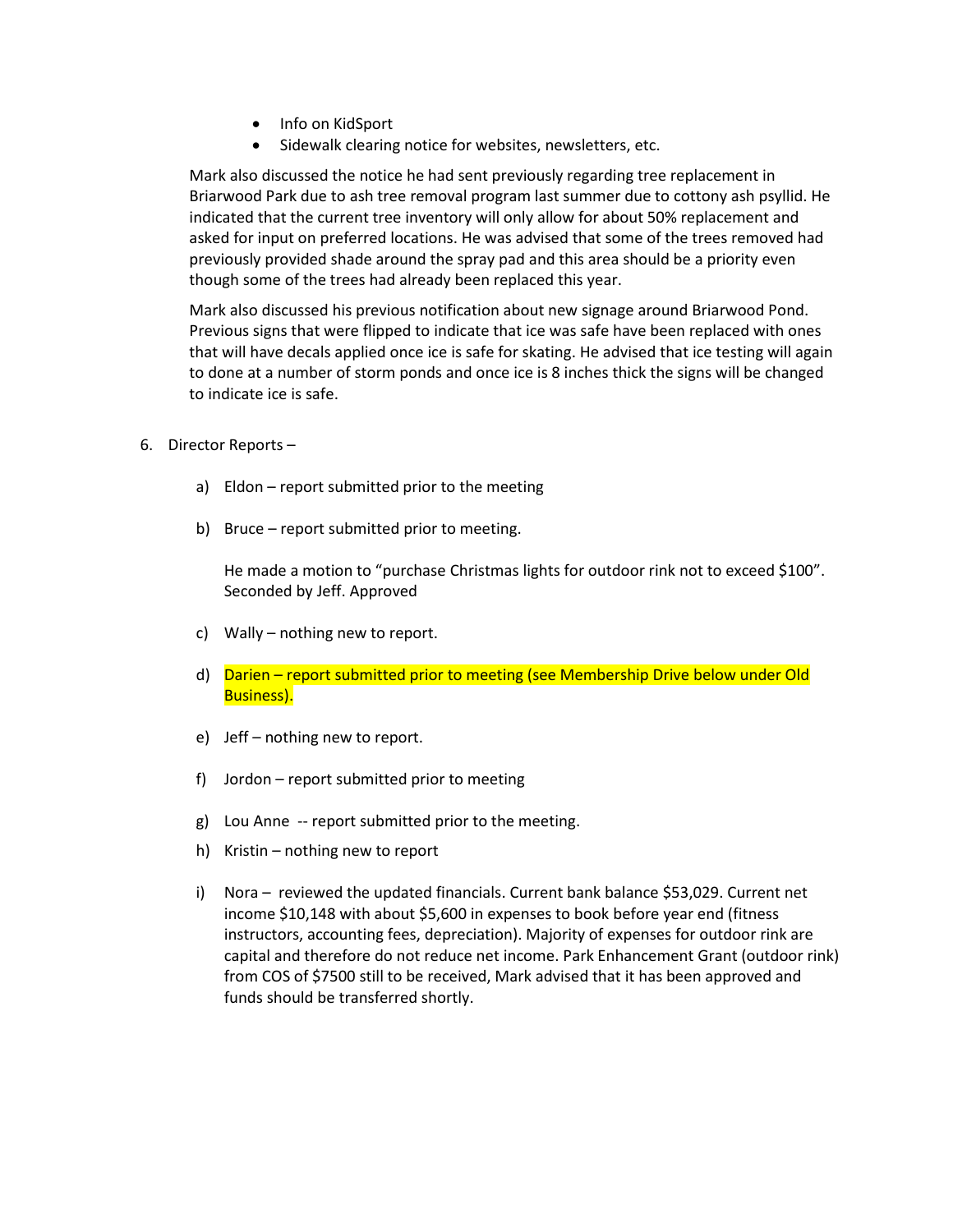## 7. Old Business

- a) Barry Saunders Proposal Wally followed up with Days Paints and they highly recommend him. Proposal was discussed further and decided that rather than providing free advertising and relying on him to fulfill commitment to provide 10% of sales revenue back to BCA we will offer to advertise for him in next newsletter at regular rates and he does not have to provide us any funds from sales/projects he gets in Briarwood.
- b) Outdoor rink Bruce and Eldon provided recap of activities over past month getting boards setup, liner installed and rink flooded. Eldon will document some "lessons learned" which should improve setup next year. Main issue experienced is the puck boards lifting before becoming frozen in from flooding which was likely due to the windy weather when liner installed. Rink opened the weekend of Nov 17-18. On behalf of all the BCA board, Darien expressed thanks to everyone who has worked towards this project.
- c) Membership canvas (notes extracted from Darien's report) 191 memberships sold in total including memberships purchased on line during canvas or mailed. Appears to be about 27 memberships from St. Luke's families however Nora and Kristin will get together to compare addresses and then Nora will provide cheque to St. Luke's Playground Project (\$10 per membership) as per our agreement. Neighborhood was divided into 18 routes with almost all routes completed. A couple of households gave us feedback/ideas: One resident asked that the washrooms in the park be kept open longer. Another resident said she would really appreciate a walking group being organized for regular walks around the lake, etc. 12 people volunteered to help with projects; a couple specified helping with the rink and the others were, I presume, open to other projects (perhaps organizing a walking group!) Darien also provided some suggestions for improvements next year and thanked all volunteers including board members. The board also acknowledged all of Darien's work for a well-organized and successful canvas!!
- d) MOA Renewal (Community Centre) Mark provided proposed amendment to agreement to Eldon and Wally. Eldon had provided back some changes and Wally also proposed a change at the meeting. Once wording is finalized Mark will coordinate signing with Eldon and Wally.
- 8. New Business
	- a) December newsletter discussed if we should do one in light of costs. Key content would be winter indoor programs, update on rink and Lou Anne suggested a notice about rental opportunity for community centre. Eldon will work with Jordan to see if one can be prepared in next couple of weeks. We are also looking into other options for printing to reduce costs.
	- b) Official Rink Opening Bruce suggested an event with invitations to Mayor Clark and Councilor Gersher. Only concern from board was trying to do something before Christmas. Was suggested that we could do in early 2019 and make it a small winter